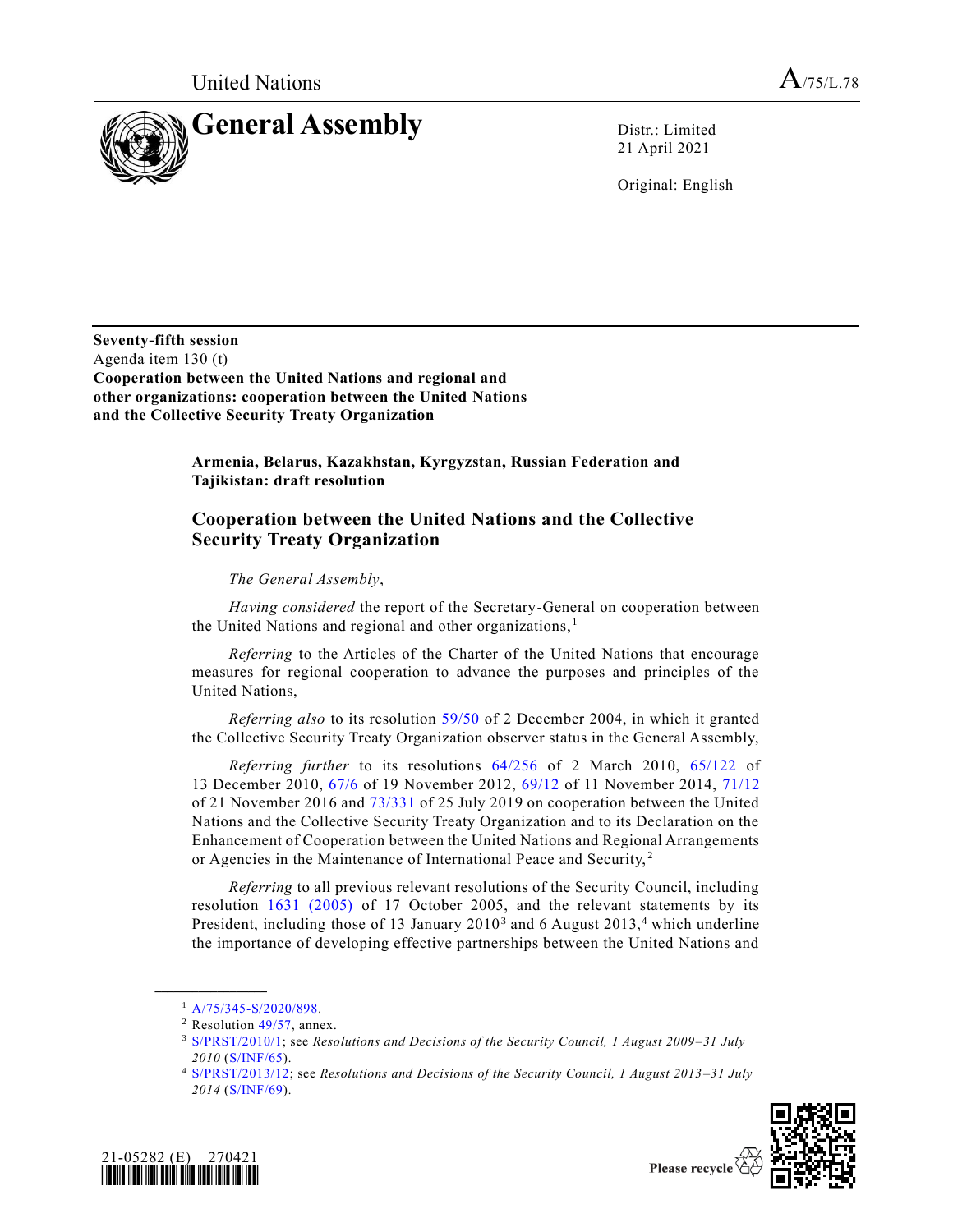regional and subregional organizations, in accordance with the Charter of the United Nations and statutes of regional and subregional organizations,

*Referring also* to the Joint Declaration on Cooperation between the Secretariats of the United Nations and the Collective Security Treaty Organization of 18 March 2010,

*Noting with satisfaction* that, since the signing of the Collective Security Treaty, the Collective Security Treaty Organization has transformed into a multifunctional structure with the potential to provide an adequate response to a wide range of threats and challenges within the area of its responsibility,

*Encouraging* the efforts by the States members of the Collective Security Treaty Organization to attain objectives consistent with the purposes and principles of the United Nations,

*Stressing* the importance of continuing to strive towards achieving a world free of terrorism, including through the comprehensive implementation of the United Nations Global Counter-Terrorism Strategy<sup>5</sup> and relevant resolutions of the United Nations, noting also in this regard the various initiatives by member States and regional organizations,

*Commending* the practical steps of the Collective Security Treaty Organization for the implementation of the United Nations Global Counter-Terrorism Strategy, including cooperation between the United Nations and the Collective Security Treaty Organization in the area of counter-terrorism, in particular on the basis of the memorandum of understanding on cooperation and interaction between the secretariat of the Collective Security Treaty Organization and the United Nations Office of Counter-Terrorism, signed on 9 November 2018,

*Welcoming* the practical contribution of the Collective Security Treaty Organization to the implementation of the Political Declaration and Plan of Action on International Cooperation towards an Integrated and Balanced Strategy to Counter the World Drug Problem, adopted by the General Assembly at its sixty-fourth session,<sup>6</sup> for the period 2009–2019, as well as the outcome document of the  $2016$ General Assembly special session on the world drug problem,<sup>7</sup> and emphasizing in particular the great practical importance of the regional operation of the Collective Security Treaty Organization "Kanal", conducted under the counter-narcotics strategy of the States members of the Organization for the period 2021–2025, to combat the smuggling of Afghan opiates and the cannabis group of drugs, cocaine and synthetic substances into the territory of States of the Eurasian region and to counter the activities of organized drug groups and their leaders,

*Noting* the important efforts of the Collective Security Treaty Organization through its regional operation "Nelegal", aimed at reducing the incidence and negative impact of irregular migration,

*Noting with appreciation* the progress in enhancing practical cooperation based on the memorandum of understanding between the secretariat of the Collective Security Treaty Organization and the Department of Peacekeeping Operations of the United Nations Secretariat of 28 September 2012 on peacekeeping operations, including contributions of States members of the Collective Security Treaty Organization to United Nations peacekeeping operations, as well as the participation

**\_\_\_\_\_\_\_\_\_\_\_\_\_\_\_\_\_\_**

<sup>5</sup> Resolution [60/288.](https://undocs.org/en/A/RES/60/288)

<sup>6</sup> See *Official Records of the Economic and Social Council, 2009, Supplement No. 8* [\(E/2009/28\)](https://undocs.org/en/E/2009/28), chap. I, sect. C.

 $7$  Resolution [S-30/1,](https://undocs.org/en/A/RES/S-30/1) annex.